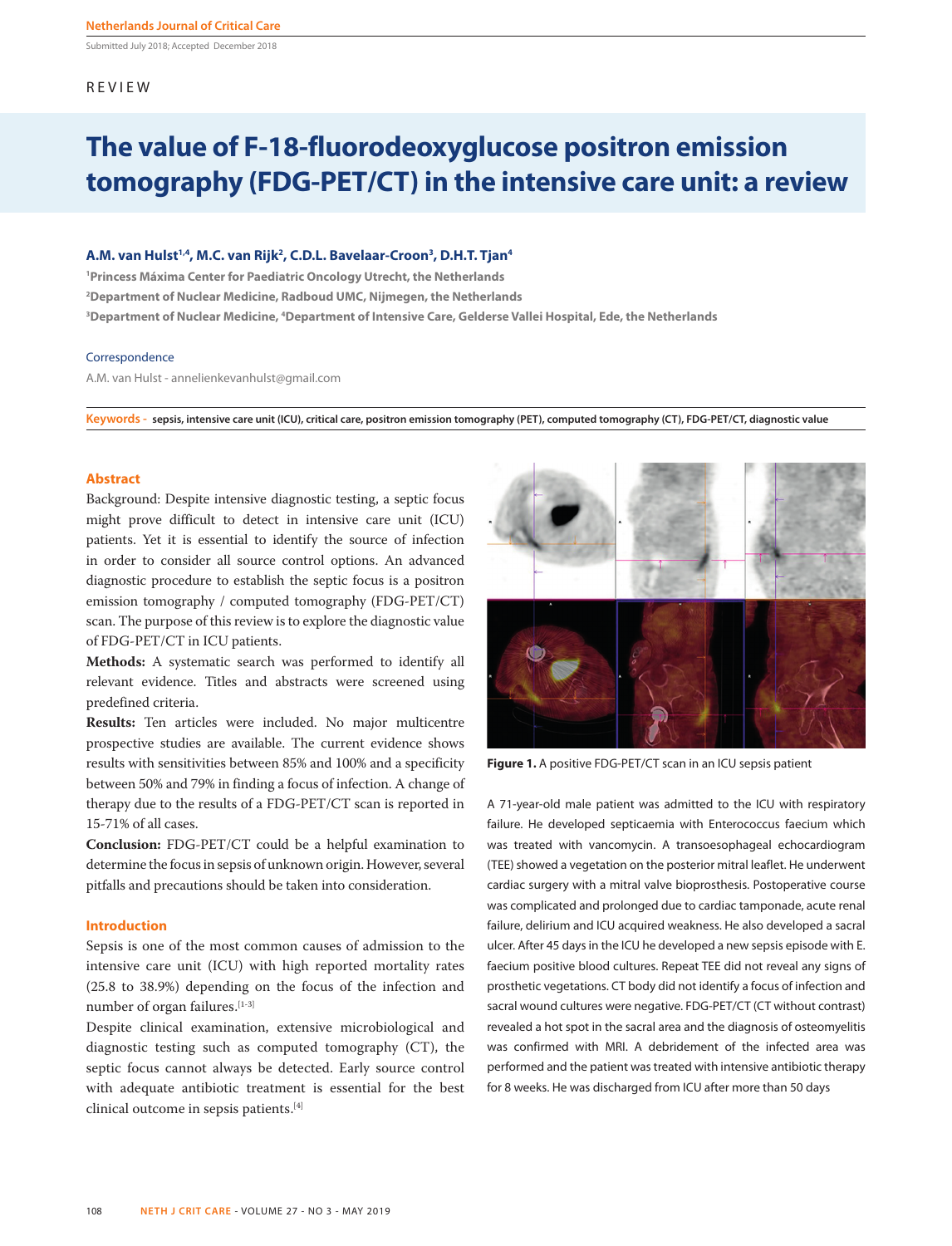PET scans in the ICU



**Figure 2.** A negative FDG-PET/CT scan in an ICU sepsis patient

A 66-year-old patient was admitted to the ICU with septic shock three weeks after pacemaker (PM) implantation. The insertion was complicated due to bleeding and a large haematoma which was surgically evacuated. Blood cultures became positive for Staphylococcus aureus. Under clinical suspicion of an infected PM, the PM was surgically explanted and a pus pocket evacuated. Patient was treated with flucloxacillin and gentamycin. Pacemaker lead cultures grew S. aureus. Under antibiotics blood cultures remained positive with S. aureus. An echocardiogram and CT body did not reveal a focus of infection. A FDG-PET/CT (CT without contrast) was performed showing FDG uptake in the right upper lung and left gluteal muscle. The FDG uptake in the lung was attributed to pneumonia. An ultrasound of the gluteal muscle did not reveal an abscess. The patient was treated for 6 weeks with flucloxacillin and improved slowly. Follow-up blood cultures remained negative and he was discharged from ICU after 2 weeks.

Fluorodeoxyglucose-positron emission tomography (FDG-PET) can detect areas with enhanced glucose cell metabolism. In general, infection and inflammation foci have an increased FDG uptake as do many malignancies or metastases.[5-7] FDG-PET has also proven to be of value as a diagnostic tool in patients with fever of unknown origin.[8] PET technology has been combined with CT scanning (FDG-PET/CT), providing attenuation correction as well as anatomical mapping. Despite the growing use of FDG-PET/CT, there are limited data on FDG-PET/CT and no current guidelines for its use in ICU patients. Clinical experience teaches us that FDG-PET/CT can be both true positive and false negative in this sometimes challenging patient population *(figures 1 and 2)*, giving rise to questions as to when and how to make use of this diagnostic tool. In this article we will give an overview of the best available evidence on the use of FDG-PET/CT in ICU patients through a systematic review.

## **Methods**

## *Search description*

We searched the electronic databases PubMed, Embase and the Cochrane Library Database. The last search was performed on 3 July 2018. We searched all terms related to intensive care,

sepsis and positron emission tomography and included MeSH/ Emtree terms. No publication dates or age restrictions were used. Humans and English or Dutch were used as restrictions. The reference list of other relevant papers and reviews was searched as well.

## *Study selection*

The title and abstract of the studies were screened and selected papers that met our inclusion criteria were selected for full text screening *(figure 3)*. We excluded studies in patients with malignancies, animal studies and studies without original data. We included both case reports and larger studies. Articles that did not provide an abstract were included for full text screening. Abstracts that did not result in original papers (e.g. poster presentations) were excluded. The reference list of all eligible articles was evaluated.



**Figure 3.** Flowchart for selection of studies (date last search: 03 July 2018)

## *Data extraction*

The data were extracted from each paper using a standardised format *(table 1)*. The study details that were documented include general demographics, sample size, time till FDG-PET/ CT, previous examinations, results, sensitivity/specificity, and positive and negative predictive value when possible.

### *Data synthesis*

Studies were grouped by publication type (i.e. case report or observational study) and arranged according to the publication date. A narrative synthesis was used in this review due to the limited number of available studies.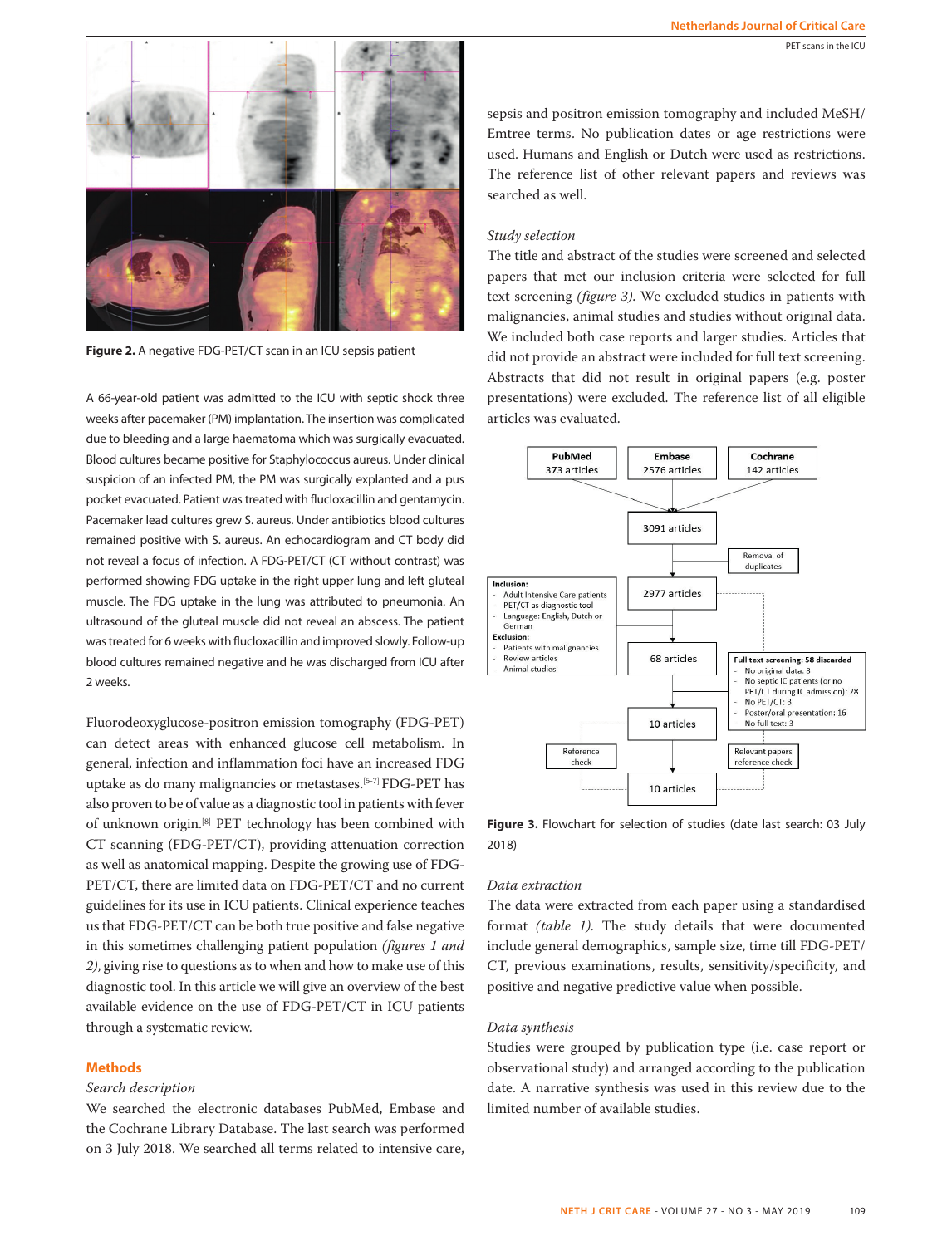PET scans in the ICU

#### **Table 1.** Articles included in the systematic review and outcomes

| <b>Study</b>                        | Year | <b>Study type</b>                 | $\mathsf{n}$   | <b>Sex</b>               | <b>Type of PET</b><br>and CT                             | <b>Time till</b><br><b>PET/CT</b> | <b>Other exami-</b><br>nations                                                                   | <b>Result</b>                                                                               | <b>Type of change</b>                                                                                                                       | <b>Sens</b> | <b>Spec</b> | <b>PPV</b> | <b>NPV</b> |
|-------------------------------------|------|-----------------------------------|----------------|--------------------------|----------------------------------------------------------|-----------------------------------|--------------------------------------------------------------------------------------------------|---------------------------------------------------------------------------------------------|---------------------------------------------------------------------------------------------------------------------------------------------|-------------|-------------|------------|------------|
| Prospective / observational studies |      |                                   |                |                          |                                                          |                                   |                                                                                                  |                                                                                             |                                                                                                                                             |             |             |            |            |
| Mandry et al <sup>[9]</sup>         | 2014 | Prospective                       | 17             | L.                       | <sup>18</sup> F-FDG PET<br>CT with iodinated<br>contrast | 3 days                            | Chest X-ray,<br>BAL, echocar-<br>diography,<br>abdominal<br>echography,<br>whole body<br>CT-scan | 71%<br>change of<br>therapy                                                                 | Antibiotics modifica-<br>tion $(n=10)$<br>Surgery (n=2)                                                                                     | 85%         | 50%         | 85%        | 50%        |
| Tseng et al[12]                     | 2013 | Retrospective 53<br>observational |                | L.                       | <sup>18</sup> F-FDG PET<br>CT (contrast not<br>stated)   | Within 2<br>weeks                 | Chest X-ray,<br>abdominal<br>echography,<br>CT-scan                                              | 25%<br>change of<br>therapy                                                                 | Surgery (n=9)<br>Drainage (n=4)<br>Antibiotics modifica-<br>tions not mentioned                                                             |             |             |            |            |
| Kluge et al[10]                     | 2012 | Retrospective 18<br>observational |                | $\overline{\phantom{a}}$ | <sup>18</sup> F-FDG PET<br>CT with contrast              | $1-42$ days                       | Chest X-ray, CT<br>scan, TEE                                                                     | 33%<br>change of<br>therapy                                                                 | Surgery $(n=2)$<br>Pacemaker removal<br>$(n=2)$<br>Initiation antibiotic<br>therapy $(n=1)$<br>Prolongation antibio-<br>tic therapy $(n=1)$ | 100% 57%    |             | 79%        | 100%       |
| Simons et al[11]                    | 2010 | Retrospective 33<br>observational |                | $\overline{a}$           | <sup>18</sup> F-FDG PET<br>CT (contrast not<br>stated)   | Not stated                        | Chest X-ray, CT<br>scan, abdomi-<br>nal echography,<br>echocardio-<br>graphy                     | 15%<br>immediate<br>change of<br>therapy                                                    | Surgery $(n=3)$<br>Removal of i.v.<br>cannula $(n=1)$<br>Start antibiotic<br>therapy $(n=1)$                                                | 100% 79%    |             | 88%        | 100%       |
|                                     |      |                                   |                |                          |                                                          | Case reports                      |                                                                                                  |                                                                                             |                                                                                                                                             |             |             |            |            |
| Colombo et al <sup>[15]</sup>       | 2018 | Case report                       | $\mathbf{1}$   | M                        | <sup>18</sup> F-FDG PET<br>CT (contrast not<br>stated)   |                                   | Not stated Thoraco-abdo-<br>minal CT scan<br><b>TEE</b>                                          | Infected<br>pacemaker<br>lead                                                               | Removal of pacema-<br>ker lead<br>Continuation of<br>antibiotics                                                                            |             |             |            |            |
| Fort et al[18]                      | 2018 | Case series                       | $\overline{2}$ | M                        | <sup>18</sup> F-FDG PET<br>CT (contrast not<br>stated)   | Not stated                        | CT scan                                                                                          | Septic<br>thrombosis<br><b>CVC</b><br>Pneumonia                                             | Removal CVC, anti-<br>fungal therapy<br>Antibiotic therapy                                                                                  |             |             |            |            |
| Muckart et al[16]                   | 2016 | Case series                       | $\overline{4}$ | 3M<br>1 F                | <sup>18</sup> F-FDG PET<br>CT (without<br>contrast)      | 29, 33, 30,<br>46 days            | Liver echograp-<br>hy, facial X-rays,<br>CT scan,                                                | Osteomye-<br>litis, scapu-<br>lar osteitis,<br>pulmonary<br>TBC, in-<br>ter-loop<br>abscess | Surgery or drainage<br>$(n=3)$<br>TBC treatment $(n=1)$                                                                                     |             |             |            |            |
| Akin et al[14]                      | 2016 | Case report                       | $\mathbf{1}$   | M                        | <sup>18</sup> F-FDG PET<br>CT (contrast not<br>stated)   | 2 weeks                           | Vessel echo-<br>graphy                                                                           | Infected<br>thrombus                                                                        | Prolonged antibiotic<br>therapy and<br>right atrium therapeutic anticoa-<br>gulation                                                        |             |             |            |            |
| Treglia et al <sup>[17]</sup>       | 2015 | Case report                       | $\mathbf{1}$   | M                        | <sup>18</sup> F-FDG PET<br>CT (contrast not<br>stated)   | Not stated                        | Whole body CT<br>scan                                                                            | Periurethral<br>abscess                                                                     | Drainage and subse-<br>quent<br>antibiotic modifi-<br>cation                                                                                |             |             |            |            |
| Adjtoutah et al[13] 2014            |      | Case report                       | $\mathbf{1}$   | M                        | <sup>18</sup> F-FDG PET<br>CT (contrast not<br>stated)   | 3 weeks                           | Thoraco-abdo-<br>minal CT scan                                                                   | Infected<br>vascular<br>prosthesis                                                          | Removal of catheters -<br>and<br>antibiotic modifi-<br>cation                                                                               |             |             |            |            |

N = number of patients, PET/CT= positron emission tomography / computed tomography, Sens = sensitivity, Spec = specificity PPV= positive predictive value, NPV = negative predictive value, BAL = bronchoalveolar lavage, TEE = transoesophageal echo, TBC = tuberculosis, CVC = central venous catheter

#### **Results**

## *Search results*

The search resulted in 3091 articles *(figure 3)*. After deduplication and applying inclusion and exclusion criteria during both abstract and full text screening, ten articles remained. Reference screening did not result in more articles matching our criteria. One paper was a prospective pilot study,<sup>[9]</sup> three articles were retrospective observational studies<sup>[10-12]</sup> and six articles consisted of case reports.[13-18]

# *Available evidence*

Mandry et al. (2014) included 17 patients with severe sepsis in whom a septic focus was not established 48 hours after initial presentation despite extensive clinical, biological and imaging investigations.[9] FDG-PET/CT (with intravenous contrast) was performed within 24 hours of inclusion. The patients were followed until ICU discharge. The most probable diagnosis was established including all previous and subsequent diagnostic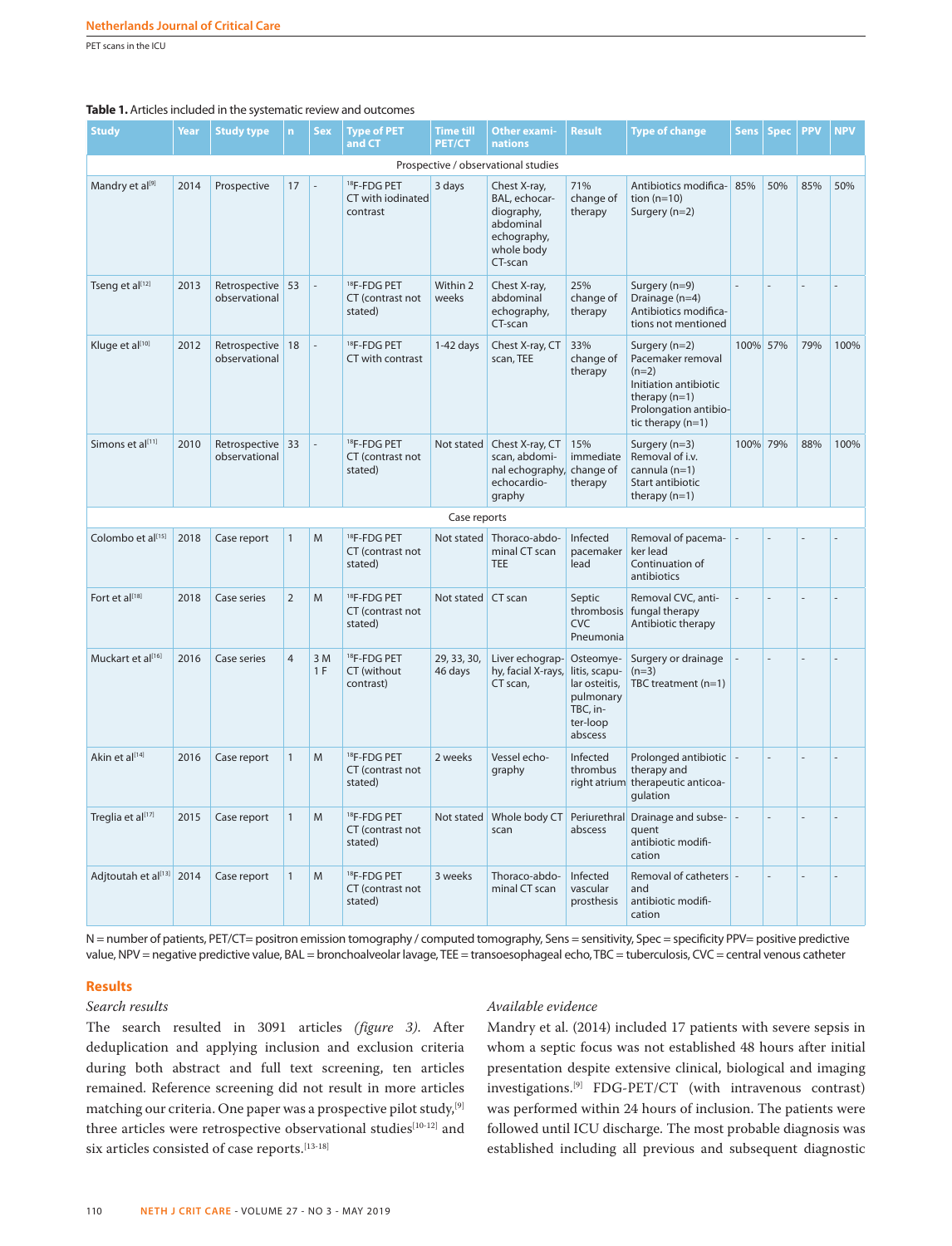procedures. This diagnosis was compared with the results of the FDG-PET/CT. They found a sensitivity and positive predictive value of 85% and a specificity and negative predictive value of 50% comparing PET diagnosis with the definite diagnosis. In 12 patients (71%) the FDG-PET/CT resulted in a change of therapy. Two patients experienced a minor adverse event during the imaging (desaturation and drop in systolic arterial pressure). Tseng et al. (2013) performed a retrospective observational study in patients with sepsis of unknown origin who underwent FDG-PET/CT within two weeks of admission.<sup>[12]</sup> In this study 53 patients were included of which 35 (66%) showed a positive FDG-PET/CT; 13 patients (25%) had their treatment modified because of the FDG-PET/CT results. No sensitivity or specificity was described because of the lack of a gold standard.

A retrospective observational study by Kluge et al. included 18 patients admitted to the ICU with severe sepsis without an identified source of infection who underwent FDG-PET/CT.<sup>[10]</sup> The final clinical diagnosis was made retrospectively taking all available information into consideration. Fourteen FDG-PET/ CT scans proved to be positive, of which 11 were true positives. No false negatives were found. They calculated a sensitivity and negative predictive value of 100%. The specificity was 57% and positive predictive value 79%. In five patients (28%) the FDG-PET/CT was essential for the final diagnosis and in six patients (33%) the treatment was modified because of the results.

Simons et al. (2010) performed a retrospective observational study where they evaluated all FDG-PET/CT scans performed in ICU patients with a clinical suspicion of infection.[11] The final diagnosis was made with all available clinical evidence. They evaluated 33 patients and found 24 positive FDG-PET/CT scans; 21 scans proved to be true positives and in five patients the result led to a direct therapeutic intervention. A sensitivity and negative predictive value of 100%, a specificity of 79% and a positive predictive value of 88% were found.

Several case reports have been published regarding the use of FDG-PET/CT in ICU patients with an unexplained positive blood culture or sepsis of unknown origin *(table 1)*. [13-18] All reported a new focus for the bacteraemia, and patients were treated accordingly. Furthermore, Kampe et al. studied neurologically critically ill patients who underwent FDG-PET/CT.[19] Besides septic foci they also searched for malignancy or large vessel vasculitis. In 66.7% of the patients with a suspected infectious focus they found a relevant imaging finding. Because of the heterogeneity of the studied group and the different outcomes this paper was not included in our table.

## **Discussion**

No major multicentre prospective studies or systematic reviews are available in the literature which investigate the relevance of FDG-PET/CT in septic ICU patients. The current evidence shows results with sensitivities between 85% and 100% and a specificity between 50% and 79% in finding a focus of infection. In 15-71% of all cases the FDG-PET/CT led to a change in

therapy, usually surgery and/or modification of the antibiotics *(table 1)*. There are several pitfalls which can impede reliable interpretation of FDG-PET/CT scans in septic patients.

First of all, to investigate the usefulness of FDG-PET/CT there should be a gold standard, which is not available. In all reviewed studies the definite diagnosis was made retrospectively taking all available evidence into account. This could have caused an underestimation or overestimation of the value of a FDG-PET/ CT. Furthermore, as shown by Kluge et al., a FDG-PET/CT scan can also yield false-positive results.<sup>[10]</sup> They found three false-positive results. The first was a sterile haematoma. A possible explanation could be that in a timeframe between scan and surgical exploration, bacteria could have been eradicated by antibiotics. In the second case the FDG-PET/CT suggested an abscess in the chest wall. Due to lack of focal inflammation and a negative ultrasound, no exploration was performed. However, focal inflammation could have been undetectable in an oedematous patient and an ultrasonography is strongly operator dependent and can be falsely negative. The last patient appeared to have an abscess in her tongue; exploration was negative. This might be due to the fact that the physiological FDG uptake in the head and neck area is quite high, making a FDG-PET/CT difficult to interpret.

A true false-positive scan could result in unnecessary interventions, surgical or otherwise, which may be an additional risk for patients. A false-negative result is equally disconcerting. After all, a patient with sepsis of unknown origin is certain to have an infection or inflammation. A negative result, therefore, could be caused by a technical issue, or the use of co-medication; both of these topics which will be discussed later.

Secondly, a FDG-PET/CT scan is usually taken from skull base to proximal femora, as was the case in two studies.[11,12] In our opinion, a whole body scan should be performed since an infection of the legs, arms, ear-nose-throat or skull base will otherwise be missed. Mandry et al. found a patient with tibial osteitis as a cause of sepsis, a diagnosis which would have been missed if the patient had not undergone a whole body scan.<sup>[9]</sup>

Thirdly, proper patient preparation for PET scanning is essential. Since FDG-PET/CT depends on the uptake of radioactively labelled fluorodeoxyglucose (FDG), patients should fast for at least four hours, but preferably six hours, before scanning and infusions containing glucose should be discontinued during that period. A 2014 review recommends a fasting period of at least six hours.[20] The timing and management of refraining from nutrients should be accurate and closely monitored, otherwise a poor quality scan which is less reliable could be the result. The three observational studies all followed a protocol where the glucose levels had to be less than 11 mmol/l before scanning.<sup>[10-12]</sup> Two studies used a six-hour fasting period<sup>[11,12]</sup> whereas in one study patients fasted for four hours.[10] Mandry et al. required an even lower blood glucose level of 9 mmol/l and state that the patients had been fasted overnight.<sup>[9]</sup>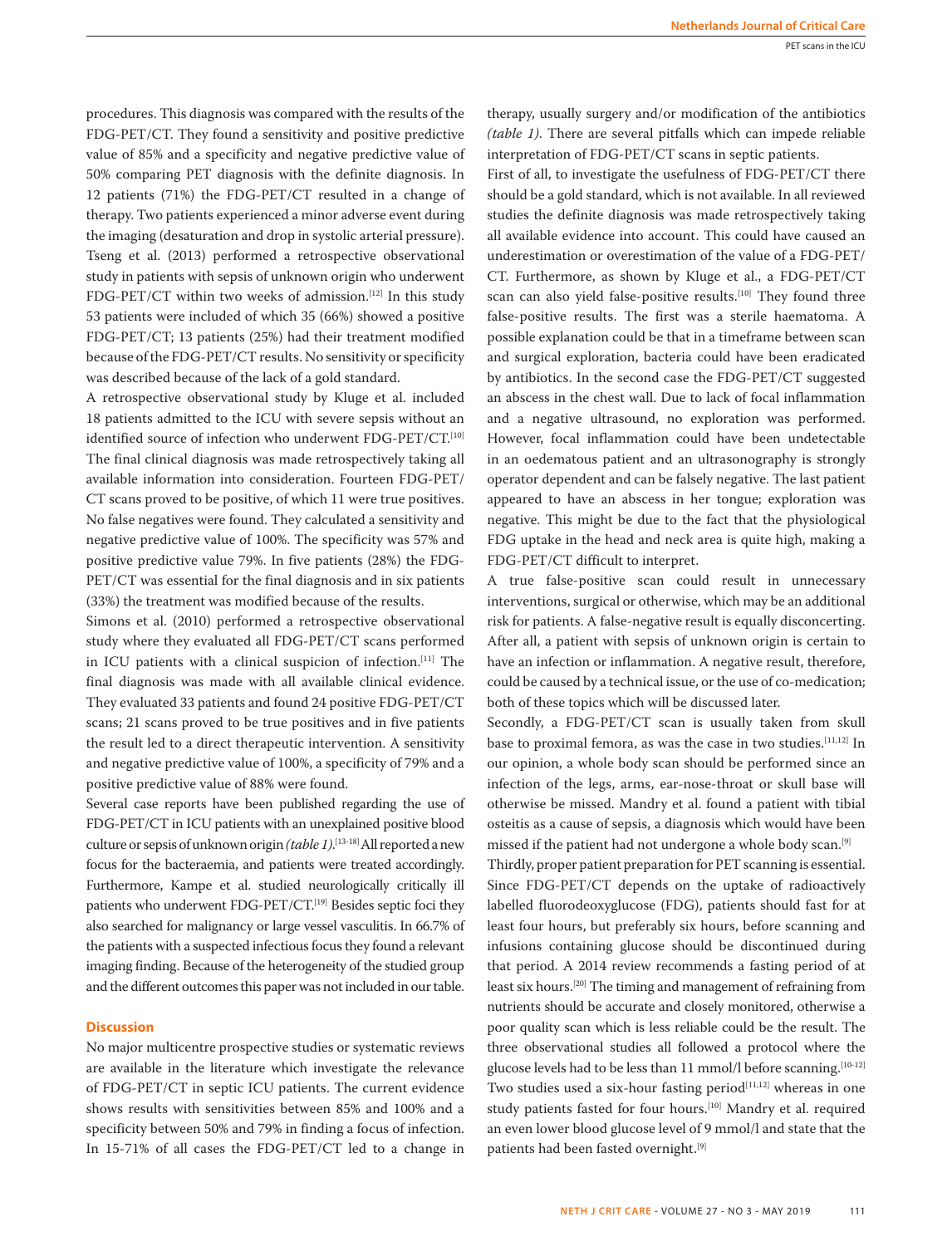PET scans in the ICU

| <b>Study</b>                          | <b>Respiratory</b><br>system                     | <b>Musculoskeletal</b><br>system                                                                                    | <b>Musculoskeletal</b><br>system Cardiovascular system                          | <b>Gastro-intestinal</b><br>system                               | <b>Genitourinary</b><br>system | <b>Other</b>                                                                            |
|---------------------------------------|--------------------------------------------------|---------------------------------------------------------------------------------------------------------------------|---------------------------------------------------------------------------------|------------------------------------------------------------------|--------------------------------|-----------------------------------------------------------------------------------------|
| Mandry et al<br>$(2014)^{[9]}$        | 6 pneumonia<br>1 pulmonary<br>abscess            | 2 osteitis                                                                                                          | 1 abscess abdominal aortic stent graft                                          | 1 abdominal parietal<br>abscess                                  | 1 pyelonephritis               |                                                                                         |
| Tseng et al*<br>$(2013)^{[12]}$       | 8 pneumonia<br>3 septic emboli<br>1 lung empyema | 13 spondylodiscitis<br>2 septic arthritis<br>2 psoas muscle abscess<br>1 pyogenic myositis<br>1 infectious hematoma | 1 infective endocarditis                                                        | 1 liver abscess<br>1 biliary tract infection                     | 1 lobar nephronia              |                                                                                         |
| Kluge et al<br>$(2012)^{[10]}$        | 2 pneumonia                                      | 1 cervical abscess<br>1 spondylodiscitis                                                                            | 1 infected VC thrombosis<br>1 infected vascular graft<br>2 pacemaker infections | 1 pseudomembranous<br>colitis<br>1 necrotizing pancre-<br>atitis |                                | 1 nocardiosis                                                                           |
| Simons et al<br>$(2010)$ [11]         | 1 mediastinitis<br>4 pneumonia                   | 1 arthritis<br>1 osteomyelitis<br>1 infected hip prosthesis<br>1 leg abscess                                        | 1 phlebitis<br>1 infected thrombus                                              | 1 peritonitis                                                    | 1 prostatitis                  | 3 candida abscess<br>1 dental abscess<br>1 thyroid abscess<br>2 sinusitis<br>1 lymphoma |
| Colombo<br>et al<br>$(2018)^{[15]}$   |                                                  |                                                                                                                     | 1 infected pacemaker lead                                                       |                                                                  |                                |                                                                                         |
| Fort et al<br>$(2018)^{[18]}$         | 1 pneumonia                                      |                                                                                                                     |                                                                                 |                                                                  |                                | 1 CVC infection                                                                         |
| $(2016)^{[16]}$                       | Muckart et al 1 pulmonary TBC                    | 1 osteomyelitis<br>1 scapular osteitis                                                                              |                                                                                 | 1 inter-loop abscess                                             |                                |                                                                                         |
| Akin et al<br>$(2016)^{[14]}$         |                                                  |                                                                                                                     | 1 infected thrombus<br>right atrium                                             |                                                                  |                                |                                                                                         |
| Treglia et al<br>$(2015)^{[17]}$      |                                                  |                                                                                                                     |                                                                                 |                                                                  | 1 periurethral<br>abscess      |                                                                                         |
| Adjtoutah<br>et al<br>$(2014)^{[13]}$ |                                                  |                                                                                                                     | 1 infected vascular prosthesis                                                  |                                                                  |                                |                                                                                         |

 $VC =$  vena cava, TBC = tuberculosis,  $CVC =$  central venous catheter

\* No true positives were reported, numbers depicted are positive findings on FDG-PET/CT

To evaluate the heart valves in order to diagnose or exclude endocarditis, the left ventricular muscle should have a low to absent FGD uptake. This is established by a 24-hour carbohydrate-free diet prior to the scan.[21] In practice this means cessation of parenteral nutrition as there are no carbohydratefree formulas. None of the studies reported to have taken this into account. Medication may interfere with the accuracy of the FDG-PET/CT scan as well. Many patients with septic shock in the ICU are treated with corticosteroids according to sepsis guidelines. Imaging infection and inflammation sites with FDG-PET/CT is based on accumulation of FDG in activated granulocytes. Corticosteroids may suppress the activated granulocytes and hence diminish the FDG uptake.[22] In addition corticosteroids may increase glucose blood levels and this may lead to a poor quality scan which can be the cause of a falsenegative result. Another known medicine which can cause an abnormal result is metformin. Due to metformin-induced FDG uptake in the bowel, the FDG-PET/CT scan will show an elevated uptake of the bowel if metformin was used up to 72 hours prior to the investigation.<sup>[23]</sup> In these patients, an intestinal infection (e.g. diverticulitis) could be missed as diagnosis. The above-mentioned studies did not specify their protocols with regards to these confounders.[9-12]

#### *ICU-specific indications*

There are several indications in which an FDG-PET/CT scan can be a useful tool in patients admitted in the ICU. First, in patients with *Staphylococcus aureus* bacteraemia, an early FDG-PET/CT has proven to be valuable for detection of metastatic infectious foci which can lead to treatment modification. This is also associated with a significantly reduced mortality.<sup>[5]</sup> Therefore, if a patient with *S. aureus* bacteraemia can be transported, early FDG-PET/CT is recommended. Secondly, if osteomyelitis or spondylodiscitis is suspected FDG-PET/CT has proven to be one of the best imaging techniques.[24,25] Usually magnetic resonance imaging (MRI) is performed when osteomyelitis or spondylodiscitis is suspected. However, this investigation is not always available or possible in patients with metal implants, or due to lack of MRI compatible monitoring or ventilators in ventilated patients. Thirdly, in patients with grafts, e.g. endovascular grafts, infection of this graft can be present. Since an endovascular graft infection usually needs surgical intervention or extended antimicrobial therapy and has a high mortality of between 25 and 88%, it is important to obtain an early diagnosis.[25] An FDG-PET/CT scan has a high accuracy in diagnosing endovascular graft infection, with a sensitivity and specificity of over 90%.<sup>[24,25]</sup> Finally, FDG-PET/CT can be of use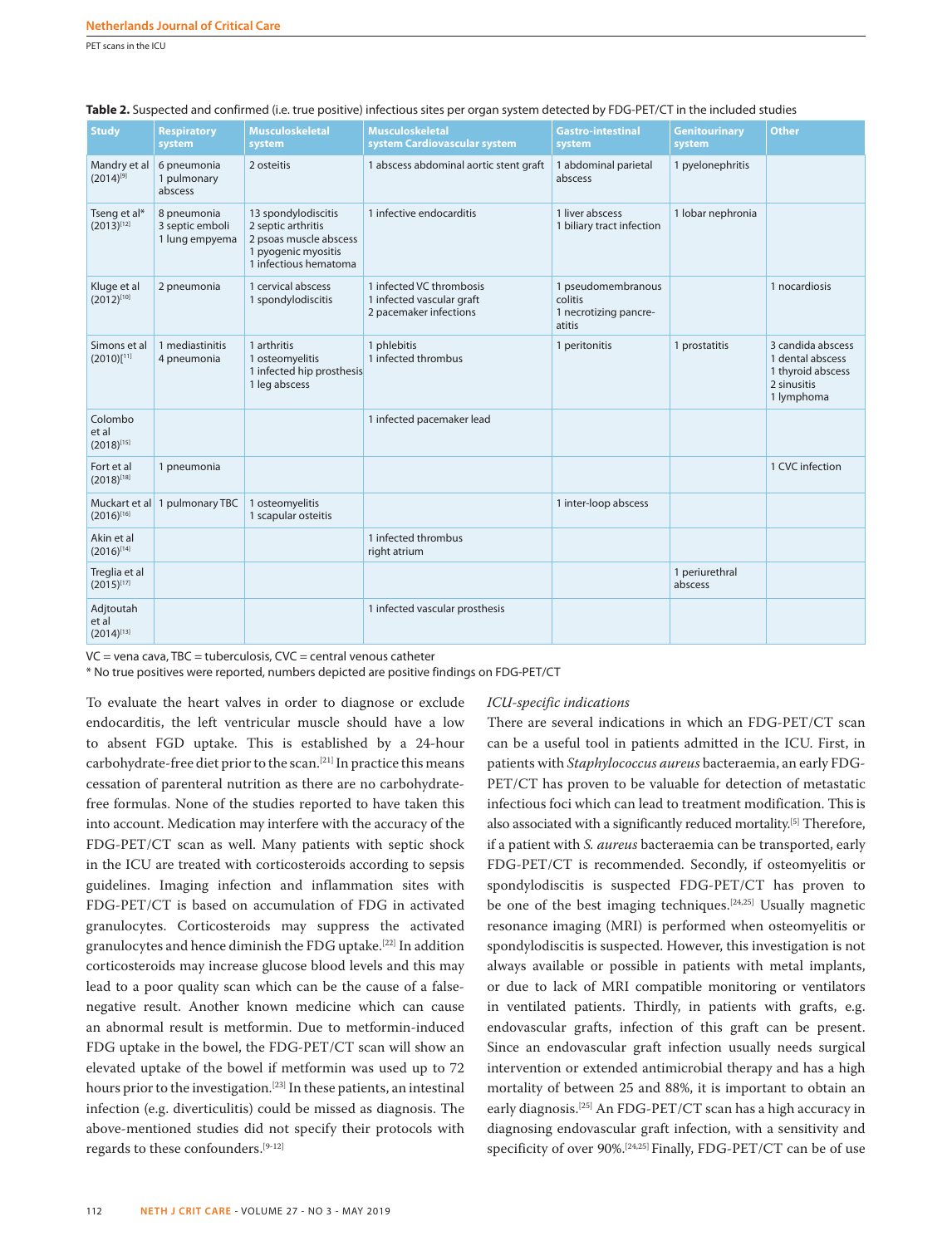in diagnosing and managing infectious endocarditis, both in native valve endocarditis as well as when a prosthetic valve or implantable electronic device is present.<sup>[26]</sup>

In the studies included in this review, the foci detected by FDG-PET/CT were very heterogeneous, as is depicted in *table 2*. Overall, infections of the respiratory system, especially pneumonia, and the musculoskeletal system appear to be most common. Pneumonia could be missed by conventional investigations due to the changes in lung composition which are usually seen in ventilated and septic patients. Infections of the musculoskeletal system are clinically easily missed in sedated patients, and as stated before, FDG-PET/CT is one of the best imaging techniques to establish this diagnosis.

Situations in which FDG-PET/CT is less helpful are, for instance, suspected prosthetic joint infection. FDG-PET/CT is not reliable in the first year of implantation, due to postoperative inflammation. [27] However, if inflammation of the surrounding tissue is visible on FDG-PET/CT, an infection could still be suspected. Organs which have a high physiological uptake of glucose are also difficult to evaluate with FDG-PET/CT. Intracerebral pathology is often not detectable with FDG-PET/CT, specifically in infectious diseases such as meningitis.<sup>[28]</sup> The urinary tract is another example of a site with high physiological FDG uptake, which leads to a less reliable interpretation of an FDG-PET/CT scan.[29]

For several patient groups there are evidence-based indications for the use of PET/CT, especially in oncology and fever of unknown origin.[30] For the critically ill, no such evidence exists. Tseng et al. tried to develop a scoring system to identify those patients with sepsis of unknown origin who would have a positive FGD-PET/CT scan. They found that patients with a normal aspartate transaminase and an elevated alkaline phosphatase had the highest chance of a positive scan (89%).<sup>[12]</sup> However, this study took place in an area where liver cirrhosis is endemic. It is probable that this scoring system will not apply to the general population. Another interesting study investigated the predictive value of C-reactive protein (CRP) and erythrocyte sedimentation rate (ESR) for FDG-PET/CT outcome in patients with fever and inflammation of unknown origin.[31] They found that in patients with a CRP level less than 5 mg/l the FDG-PET/CT scan was 100% true negative. Besides, the percentage of established diagnoses increases with higher CRP levels. An elevated ESR (>20 mm/h) can indicate the presence of inflammation and predict a positive FDG-PET/CT, but in a lesser degree compared with CRP.<sup>[31]</sup> Other biomarkers for diagnosing sepsis have been investigated, but without very promising results.<sup>[32]</sup>

Besides selecting the right patients, the question of timing is important. The studies included in our review show a spread from mere days<sup>[9,10]</sup> to weeks<sup>[10,12-14]</sup> or even more than a month<sup>[10,16]</sup> after admission. Some do not describe the timing of the scan at all.[11,15,17,18] The timing of FDG-PET/CT scanning depends on the clinical state of the patient, the previous investigations and the available resources. In the Netherlands, there are no protocols regarding timing and patient selection for critically ill patients admitted to the ICU and the decision to perform FDG-PET/CT is usually made at the discretion of the medical specialist [personal communication with academic hospitals]. The same is true for other investigations, such as CT or transthoracic /transoesophageal echocardiograms.

Finally, the costs should be taken into account. The cost of an FDG-PET/CT scan vary per country and hospital. In the Netherlands a PET scan costs around € 500. If FDG-PET/CT could prevent other investigations (such as CT or MRI) or reduce the time a patient spends in hospital, it will be cost beneficial. For high-risk patients with a gram positive bacteraemia, a costeffectiveness analysis has been made.<sup>[33]</sup> They found that the cost increase in these patients was not due to the FDG-PET/ CT itself but to the in-hospital treatment of metastatic foci that were found. They did find a decrease in mortality and morbidity, and an acceptable cost-effectiveness ratio per prevented death. Since the costs of a day in the ICU are rather high, it sounds likely that early FDG-PET/CT in septic patients can contribute to a more targeted therapy which could reduce the time in the ICU and therefore result in a reduction of the overall costs. Another problem can arise if the hospital does not have a FDG-PET/CT scanner. The potential benefit of the FDG-PET/CT should be weighed against the potential risks of transportation of the ICU patient and its cost. On the other hand, delaying a FDG-PET/CT scan might prove dangerous as well.

## **Conclusion and recommendation**

FDG-PET/CT could be a helpful examination to determine the focus in sepsis of unknown origin. The available evidence is scarce but shows promising results, with sensitivities between 85% and 100% and specificities between 50% and 79% in finding a focus of infection. However, several pitfalls and precautions should be taken into consideration.

Based on the available literature, a strong evidence-based recommendation cannot be made. However, we will try to generate some advice regarding indication, timing, preparation and results of FDG-PET/CT in ICU patients.

- 1. *Indication:* In patients admitted to the ICU with sepsis or bacteraemia of unknown origin in which conventional investigations do not yield a definite result, an FDG-PET/ CT should be considered. In special cases, such as *S. aureus* bacteraemia or suspected osteomyelitis/spondylodiscitis, FDG-PET/CT should even precede general investigations such as CT scanning or ultrasonography.
- 2. *Timing:* The timing depends on the condition of the patient and available resources. CRP values should be at least >5 mg/l.[31] When a definite diagnosis cannot be made with conventional methods, we believe that FDG-PET/CT should not be postponed.